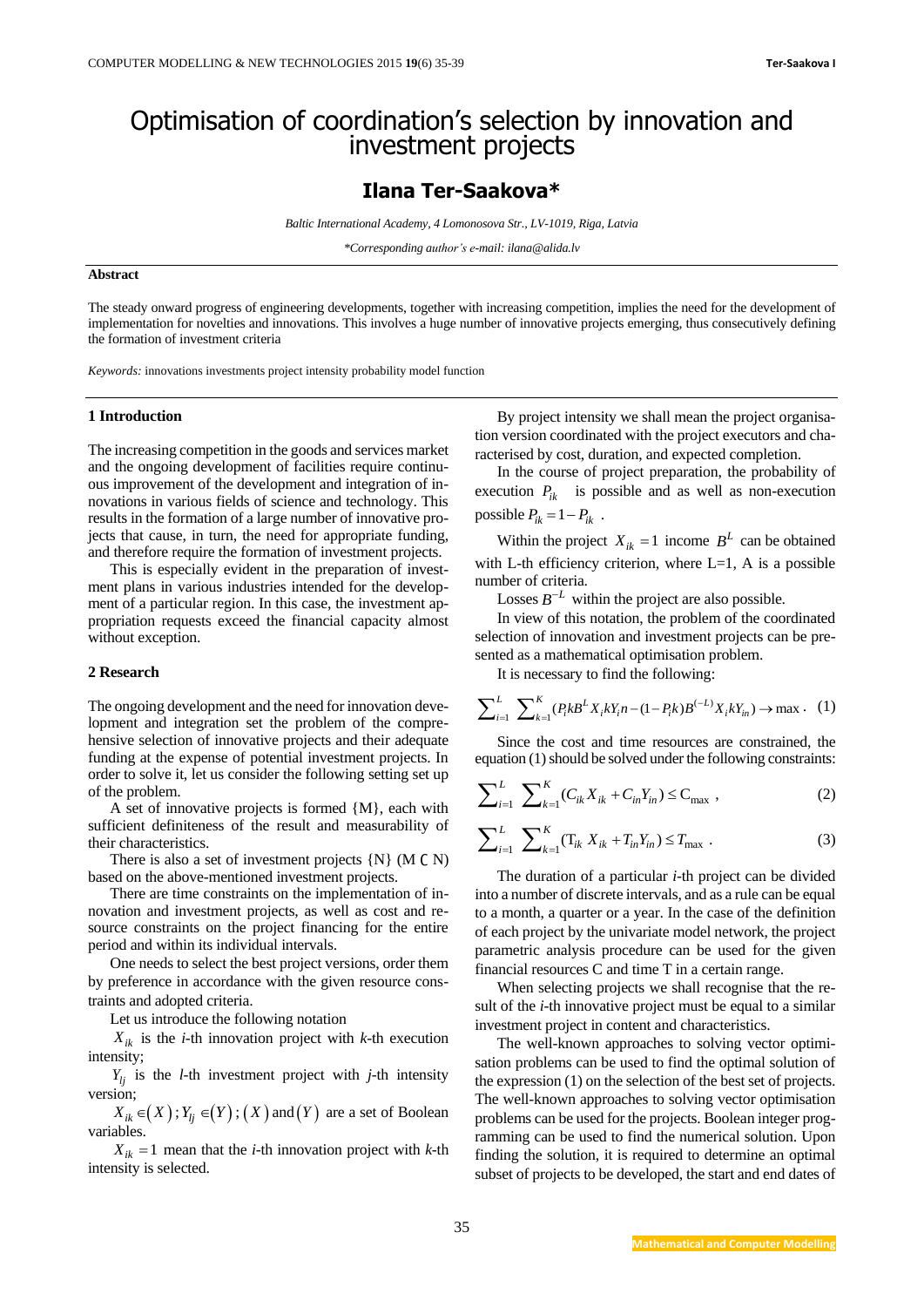each of them, as well as the best version of the set of projects being formed in terms of the general optimality test.

The cost and the reliability of the project are functions of the project time. Determining the correlations between these parameters is an actual scientific and practical problem, since, as is known, the cost (C) and the duration (T) of the project are an important subject in the coordination of interests between the customer and the project developer under the relevant requirements on the project reliability.

Every project's range of characteristic parameters values (*k* range members) embodies its final result properties, its cost value  $C_k$  at  $k^{th}$  intensity variance and duration  $T_k$ , as its implementation time.

Being aware that, under a market economy, both the project cost (*C*) and time (*T*) are subject for agreement between the client and the contractor, immediately after the concluding of the contract, the project task supervisor proceeds to the elaboration of project implementation network model, seeking to provide the operative management of the works for the whole implementation period, accounting for possible interfering impacts that, in general, bear a random character. In the case the initiated project is defined with a univariance network model, each project work stage correlates to a monotonous decreasing time-dependent cost function  $C = C(T)$ , whose type and the existence interval  $[T_{min},]$ *Tmax*] can be found. Under the precondition of an a-priori accurate and reliable project implementation assessment, the dependence  $C(T)$  forms a convex function (Figure 1).



FIGURE 1 Time-dependent cost function *C = C(T)*

Let us consider the generalized reliable project implementation assessment characteristic *P*, i.e. the probability of the project's successful completion within scheduled delays as a *T*-dependent function. According to the leading experts in the field, this characteristic is revealed as a monotonous increasing one, while the T-dependent, has a concave shape (Figure 2); here, the project reliable implementation parameter slightly decreases when there exists an insignificant difference between *T* and  $T_{max}$  and, when the *T* value is further diminished, the *P* parameter goes down more abruptly.



FIGURE 2 Time-dependent project reliable implementation assessment characteristic

On one hand, the *Tmax* is determined with the maximum allowed (Client side) project development delay and, on the another, with sufficiently high project implementation reliability degree characteristic for the specified allowed delay (as assessed by the Contractor's experts).

The *Tmin*, value is determined with the criterion that the probability of the project's successful implementation for every  $T \in \left[ T_{min}, T_{max} \right]$  should never be less that the liming allowed value  $P_{allow} < P(T_{min})$  and, consecutively  $P = P(T) > P_{allow}$  within interval  $T \in [T_{min}, T_{max}]$ .

Determining the *Tmin* value, other considerations include: availability of client finances, degree of the client's motivation to speed up receiving the results of the final project.

Taking into account the dependence of  $P = P(T)$ , we can determine *M(C)* mathematical expectation as the project cost function *f(T):*

$$
f(T) = C(T) \times P(T). \tag{4}
$$

To proceed with the first approximation, according to Figure1, we choose a linear dependency:

$$
C = C(T) = -KT + R, \qquad (5)
$$

where

$$
K > 0, R > 0, \, (-KT + R) > 0.
$$

And, examining Figure 2, we observe  $P(T) > 0$  and  $P''(T) < 0$ , which means that the *P(T)* function is positive, monotonously increasing and convex.

Upon differentiation of the project cost mathematical expectation

$$
f(T) = C(T) \times P(T) \text{ f(T) we obtain:}
$$
  

$$
f'(T) = (-KT + R) \times P'(T) - KP'(T).
$$
 (6)

The necessary precondition satisfying the *f(T)* monotonously decreases within all intervals  $[T_{min}, T_{max}]$  refers to the *f'(T)*<0, criterion, that is:

$$
(-KT + R) \times P'(T) < KR(T), T \in [T_{min}, T_{max}]. \tag{7}
$$

Consecutively, both *K* and *P* assigned values should satisfy conditions (7), either definition of region *T* should be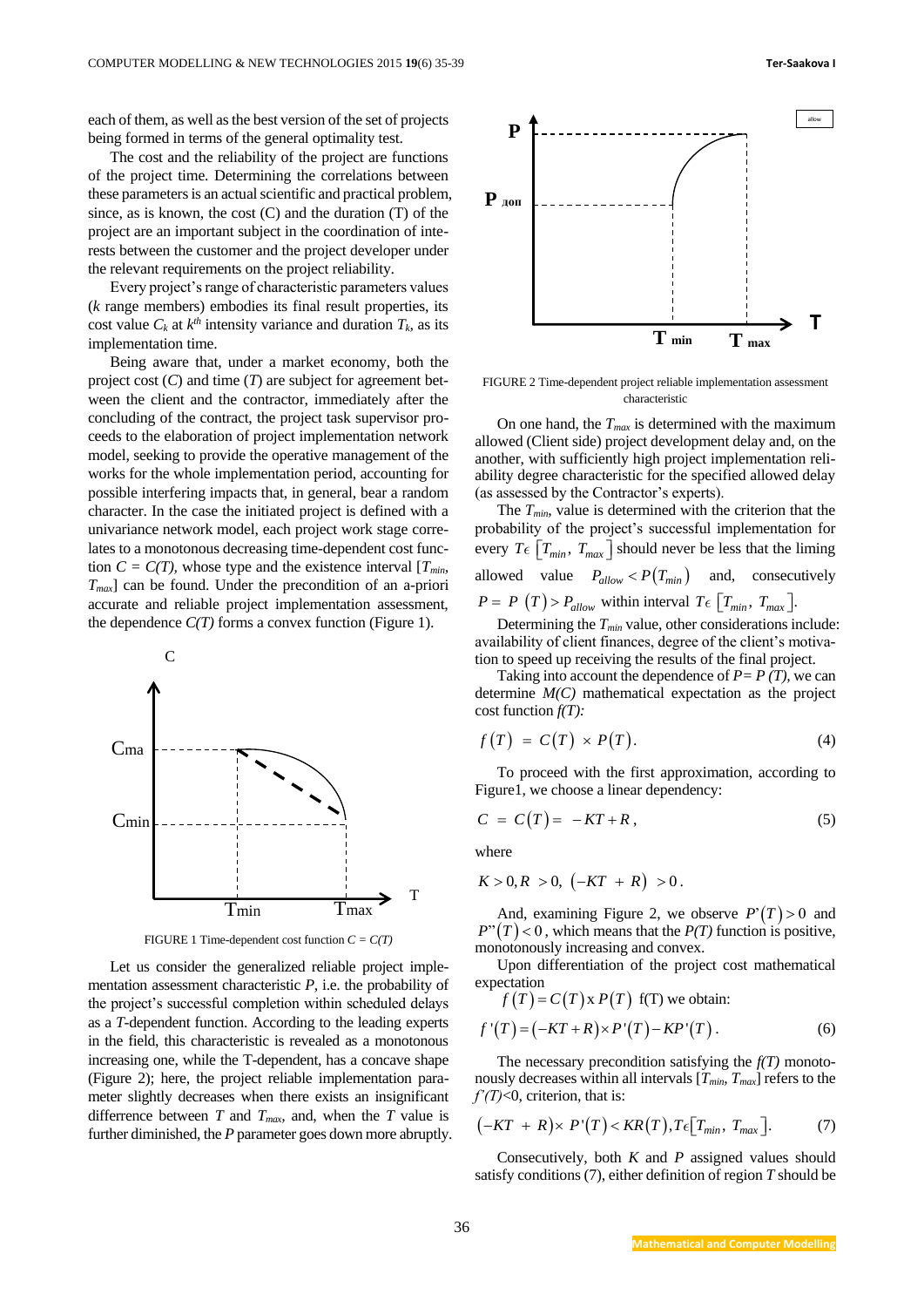positioned to the right of the maximum of the *f(T)* function.

The *f(T)* function is convex regardless of which *K* and *P*  values are assigned, as always, the conditions are satisfied above, and this will be  $f' = (-KT + R) *P''(T) - 2KP'(T) < 0$ . Respectively, the time-dependent cost function will appear as shown in Figure1.

During the discussion and definition of the project's implementation conditions, we must consider the variety of variance from the viewpoint of the final result criteria. The implementation conditions are established with the final product parameters (features) limit values. It is certain that these features should reflect not only the technical, but also the economical characteristics.

The provided interval of whole values of every parameter variance, range within relevant limits, and is divided into non-crossing subpopulations (either subpopulations with essentially insignificant crossing areas) arranged by the increase in the level of consumer-demanded parameter quality, we can find the L index represents the number of project implementation variances, every one individually complying with the integrity of requirements to the final result. These criteria for innovative projects can be formulated as parameter values of the final scientific technical product required to satisfy, within the evolved subpopulation limits in respect of every above-considered characteristic.

Every project implementation variance correlates, as aforementioned, with the values: (*Tmax Cmin), (Tmin Cmax)*, and  $C = C(T)$  function, found within these intervals.

In such a way, the target project can correlate with the family  $\{C = C(T)\}\$ 



Both the innovative project cost and its implementation delay (beginning from the scientific research and experimental design development), are significantly influenced by the decisions taken at the earliest stages of development. Several foreign experts estimate the situation as follows: as early as the completion of the project draft, 75% of such new project costs are defined, nevertheless namely this specific stage costs amount nearly 5% of the project's total cost. Thus, at the stage of conceptual design embodiment and preproduction prototype manufacturing, the real possibility to reduce the newly designed product cost is shortened to about 20%, and during the serial production stage (general expenses reaching the maximum), this possibility never exceeds 5%.

### **3 Results**

These ciphers evidently show that time and money saving during the early development stage of the innovative project obligatorily involves the resulting innovative product increased cost.

Such an approach serves as a stimulus, not only for the project's accelerated implementation, but also to achieve the highest possible characteristics of the final scientific and engineering product.

In the process of developing the project's contract conditions (requirements to the newly-created engineering product inclusive) agreeing with the client, the contractor can elaborate a univariance (no alternatives) network model of project implementation. The potential contractors for the works establish every work stage and its respective network model parametric evaluation system. Every i<sup>th</sup> work within such a network model obtains the following characteristics:

### *Ri* - material expenses vector;

 $Q_i$  - labour expenses vector (staff number by the required specializations;

## $t_i$  - work implementation time

These assessment parameters are concurrently elaborated by the potential contractors on the basis of the desired reliability level (probability of successful work completion within  $t_i$  period), equal to  $l (P_i = l)$ .

Knowing the project's overall cost (labor inclusive) and the  $C = C(T)$  function, the contractors are motivated to assign all mentioned network model's parameters criteria in a manner that the increase in money gained by every contractor per time unit is in direct relation to the increase of labor productivity.

The client's interest in reducing the input of material resources is due to the competition between possible contractors departing from the income distribution after expenses are covered.

When input established assessment criteria for resources (for a given contractor's team) defined are the following: the project implementation overall time *T*, critical works stages, and required time reserves for every  $j<sup>th</sup>$  variance of the network model  $(\Delta t_j)$  and every work  $(\Delta t_j)$ .

Provided  $T \leq T_{max} - \Delta T$ , where  $\Delta T$  – scheduled time reserve to secure the project implementation reliability reserve, the given team can develop the project with a degree of high reliability with respect to complying with scheduled delays. The  $\Delta T > 0$  selection is due to the possible inaccuracy of the contractor's estimations. The  $\Delta T$  is convenient to be linked with the assessment of the established accuracy of the work's parameters. This accuracy being high, we can assume  $\Delta T \approx 0$ .

Let us consider the case of  $T > T_{max} - \Delta T$ . Hypothetically, the probability of *P* project successful completion and the same for every separate work in its implementation network model  $(P_i)$  is directly proportional to the expected labour input or, a fixed team member, equivalent to the work duration. Therefore, we can conclude that, when works can be fulfilled by a fixed team during  $T_i$  time with the probability  $P_i$ , then it can be performed during  $T_i/P_i$  time with the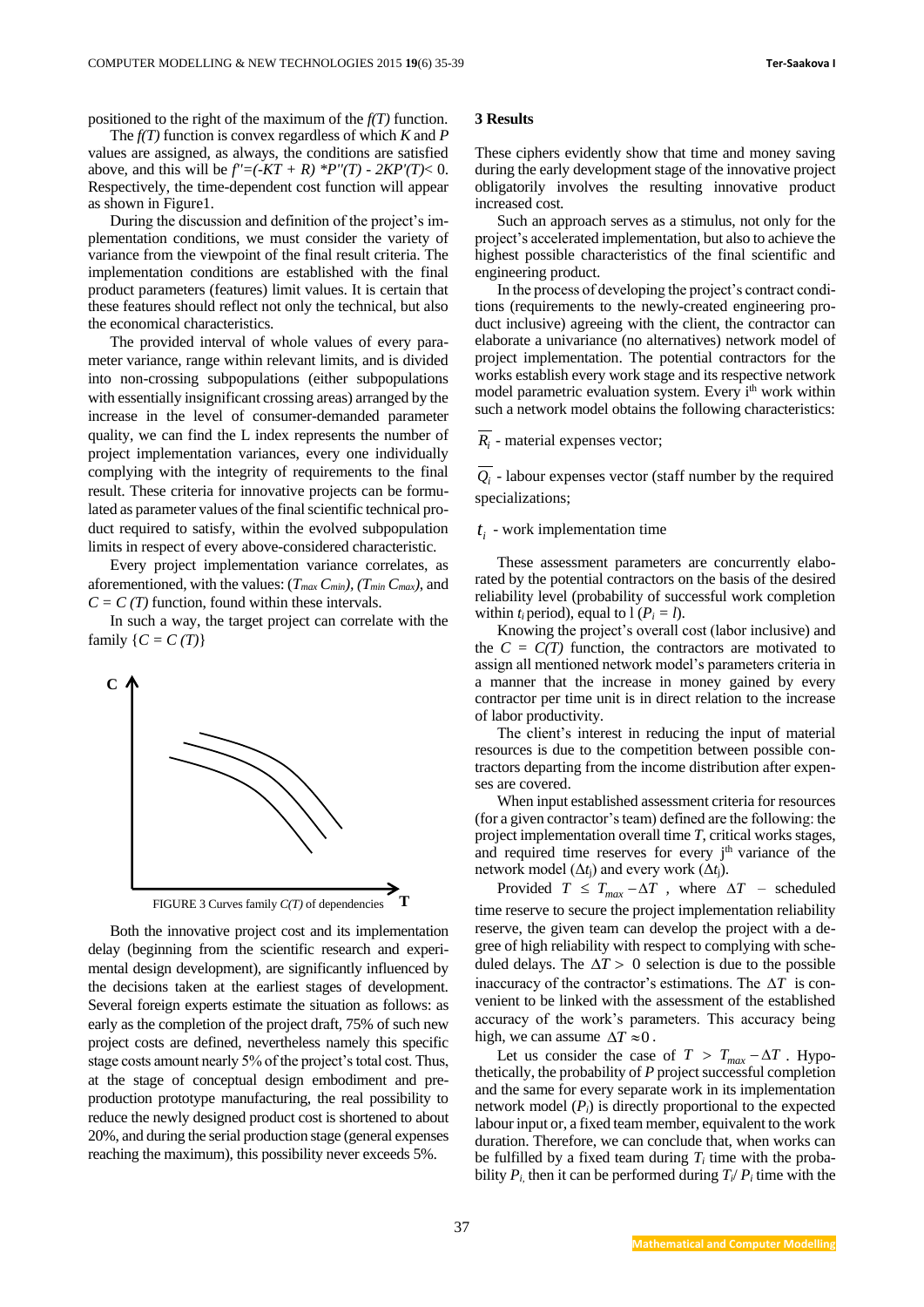probability equal to one unit.

In this case, the function  $P_i(T_i)$  can be represented as:

$$
P_i=\frac{t_i}{t_i^{(1)}}\,,
$$

where  $t_i^{(1)}$  – work duration when the fulfilment probability is equal to one.

Admitting the model as the time-dependent function  $P_i(T_i)$  is related to a specific character and the peculiarities of some considered work stage. In general, such a dependency model can be expressed with the function of the following kind:

$$
P_i = \left(\frac{t_i}{t_i^{(1)}}\right)^n,\tag{8}
$$

where the order index "n" depends on the work duration time correlated to the probability of successful completion of the works.

Provided the works successful completion probability increases slower than its length, i.e. if the function  $P_i(T_i)$  is monotonously and convexly increasing, then the order index " $n$ " (8) is  $n < 1$ .

To illustrate, we expose the example of  $P_i(T_i)$  function type:

$$
P_i = \left(\frac{t_i}{t_i^{(1)}}\right)^{\!\!\frac{1}{2}}.
$$

When the works successful completion probability increases faster than its length, i.e. if he function  $P_i(T_i)$  is monotonously and concavely increasing, then the order index " $n$ " (8) is  $n > 1$ .

To illustrate, we expose the example of this case:

$$
P_i = \left(\frac{t_i}{t_i^{(1)}}\right)^{\frac{3}{2}}.
$$

In general cases, we should consider "reliability for the duration", dependencies differentiating them to be the class of works or type, and for the whole project.

The contractors must specify and give grounds to which  $P_i(T_i)$  function types the given work corresponds. In other words, every work type should obtain a substantiated value of "n" order index. Provided, according to the contractors, any of the above-proposed dependencies does not represent an adequate description of some work's character, they are invited to substantiate and propose their own  $P_i(T_i)$  function type for agreeing with the client and further feasibility analysis.

We suppose an approximation of the project reliable fulfillment linear dependency onto the duration both for separate works and the whole project. To achieve the project implementation length equal to the maximum allowed value  $T_{max} - \Delta T$ , it is sufficient to evaluate time for every part of the work for the network model, including the reserves multiplied by the:

$$
P = \frac{T_{\text{max}} - \Delta T}{T} \langle 1 \tag{9}
$$

Now, we compare the  $t_i$  and  $(t_i + t_i) \times P$ . Provided  $t_i \leq (t_i + t_i) \times P$ , then the fulfillment of these works is also characterized by their completion reliability within the scheduled period, equal to one unit, and the new time reserve shall be found from:

$$
t_i\left(P - l\right) + Pt_i \ge 0\tag{10}
$$

Let us find the minimum allowed value  $P_{allow}$  for the reliable project implementation by a given team and the same parameter for every separate work within the given network model. Supposing  $P > P_{allow}$ . Now we define works characterized by the reliability index, equal to one unit. From expression (9) we conclude that the initial time reserves of the works should satisfy the condition:

$$
\Delta t_i \ge t_i \left( \frac{1}{P_{allow}} - 1 \right). \tag{11}
$$

For example, when  $P_{allow} = 0.9$ , then

$$
t_i \ge 0, 11t_i. \tag{12}
$$

In other words, when some work time reserve is 11% above the assigned expected completion time, their implementation reliability is equal to one.

The works not complying with (12) are characterized by the  $P_i$  probability of successful completion within the allowed time  $(t_{i+1}, t_i) \times P$ .

There, from some  $i<sup>th</sup>$  work implementation probability  $P_i$  at the assigned linear approximations will be found as:

$$
P_i = \frac{t_i + \Delta t_i}{t_i} P. \tag{13}
$$

For that, the following condition is required to be satisfied:

$$
\frac{(t_i + \Delta t_i)P}{t_i} \le P_i \le 1.
$$
\n(14)

From (13) we conclude that the lesser number is some  $i^{th}$  work completion time reserve  $\Delta t_i$  respective to  $t_i$ , the lower is the lower  $P_i$  limit, reaching the minimum value of  $P_{allow}$  for the critical stage works. i.e. when  $\Delta t_i \rightarrow 0$ , at  $P_{i \text{ min}} = P$  and  $P_{i \text{ max}} \rightarrow 1$  . For example, at  $P = P_{allow} = 0.9$  and  $\Delta t_i = 0.05 t_i$ , using (13), we find that  $P_i = 0.945$ .

$$
\Delta t_i > 0.11t_i, \tag{15}
$$

i.e. for the reserve work time which is 11% above the assignned expected completion time, their implementation reliability is equal to one.

The works not satisfying (15) are characterized by the  $P_i$ probability of successful completion within the allowed time

$$
(t_i + \Delta t_i) P (t_i + \Delta t_i), \qquad (16)
$$